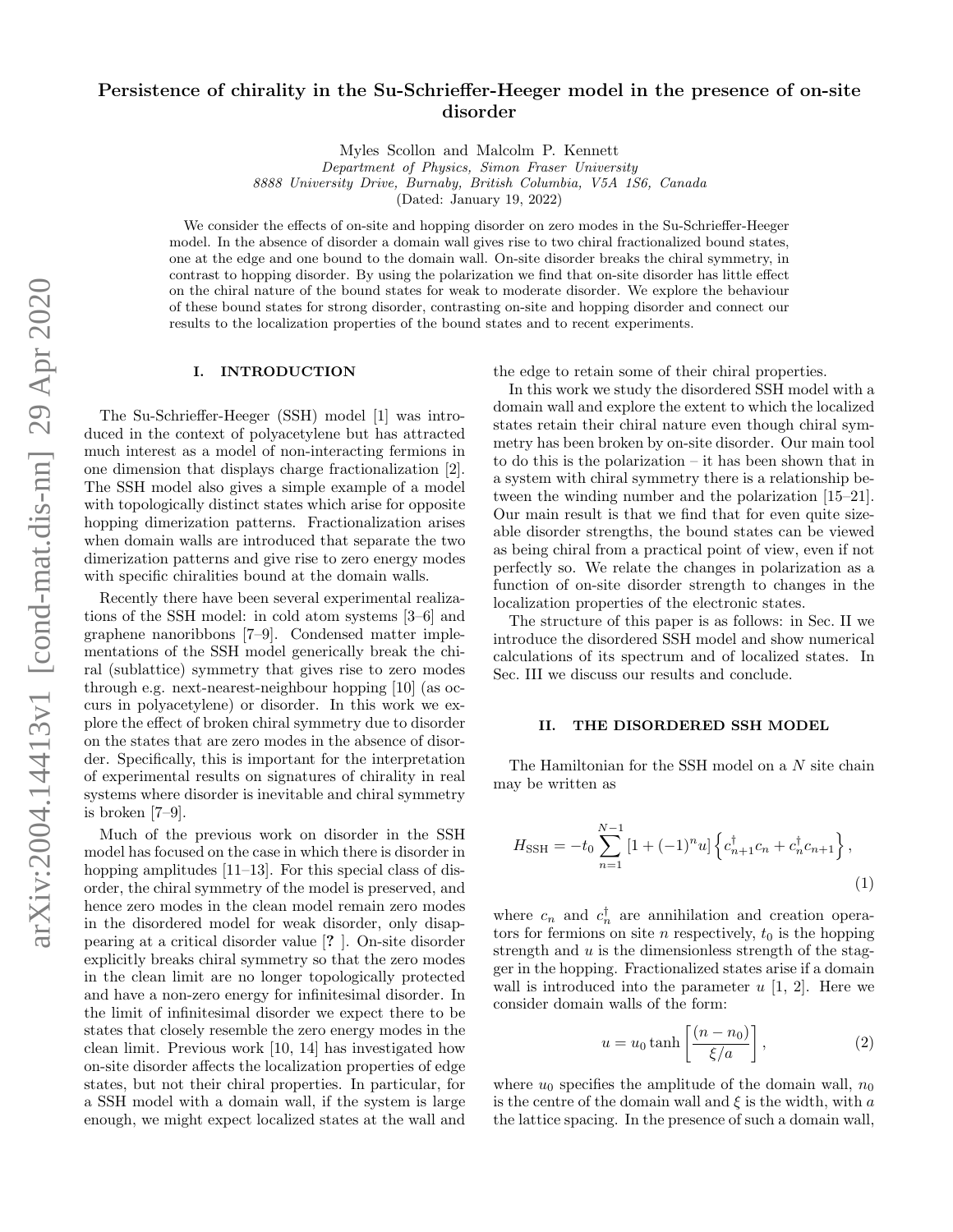the SSH model develops fractionalized zero modes which have support on a single sublattice. In a finite chain with open boundary conditions, and a domain wall of the form Eq. [\(2\)](#page-0-1), one of these zero modes will be localized at an edge, and the other will be localized at the domain wall, as illustrated in Fig. [1.](#page-1-0)



<span id="page-1-0"></span>FIG. 1. Wavefunction for the zero mode localized on the domain wall in the centre of a  $N = 500$  site chain in the clean SSH model for  $\xi/a = 10$  and  $u_0 = 0.2$ .

We introduce disorder in the form of a random on-site potential with Hamiltonian

$$
H_{\text{dis}} = \sum_{n=1}^{N} \epsilon_n c_n^{\dagger} c_n, \qquad (3)
$$

where  $\epsilon_n$  is a random variable drawn from a uniform distribution on  $[-W, W]$ . Such a potential breaks chiral symmetry and hence the fractionalization seen at  $W = 0$ will no longer be present. However, it is still of interest to study how the chirality of the bound states that form the  $W = 0$  zero modes evolve with increasing disorder. In particular the question we want to investigate is how they lose their chirality with increasing disorder.

We diagonalized the Hamiltonian  $H = H_{\text{SSH}} + H_{\text{dis}}$  for a  $N = 500$  site chain and found the ordered list of energy eigenvalues. We averaged over 50000 disorder configurations to obtain Fig. [2.](#page-1-1) Once chiral symmetry is broken by a disorder potential  $(W \neq 0)$ , the zero modes seen at  $W = 0$  move away from being exactly at zero energy, but they are clearly identifiable in the gap out to disorder strengths of  $W/t_0 \sim 1.3$ . Several other bound states are visible in the gap out to  $W/t_0 \sim 0.8$  for the particular choice of parameters in Fig. [2.](#page-1-1)

We also calculated the disorder averaged density of states, shown for  $W/t_0 = 0.1, 0.7$ , and 1.5 in Fig. [3.](#page-2-0) Peaks corresponding to the bound states are clearly visible up to moderate disorder  $(W/t_0 \lesssim 1)$  but for stronger disorder the bands broaden sufficiently to obscure them.



<span id="page-1-1"></span>FIG. 2. Ordered energy eigenvalues of a  $N = 500$  site chain in the SSH model as they evolve with increasing  $W/t_0$ , for  $\xi/a = 10$  and  $u_0 = 0.2$ 

zero energy for  $W \neq 0$ , we can ask whether they can be treated as chiral for practical purposes as the disorder is increased.

In the case of disorder that preserves chiral symmetry (e.g. hopping disorder) [\[11\]](#page-4-2) one can consider a real-space calculation of a topological invariant which is closely related to the polarization [\[21\]](#page-4-6). In the case of on-site disorder that we consider here, there is no strict topological protection, so we instead focus on the polarization of bound states, which can change continuously as disorder increases. Specifically, we introduce projection operators  $P_A$  and  $P_B$ , which project a bound state  $|\psi\rangle$  on to either the  $A$  or  $B$  sublattices respectively. We can use these projection operators to calculate the polarization, i.e. the density imbalance between  $A$  and  $B$  sublattices

$$
P = \langle \psi | \hat{P}_A - \hat{P}_B | \psi \rangle,\tag{4}
$$

for bound states  $|\psi\rangle$  localized at the domain wall and the edge. When  $W \neq 0$  we select the bound states by projecting disordered bound states  $|\psi(W \neq 0)\rangle$  onto the  $W = 0$  bound states  $|\phi(W = 0)\rangle$ . The results we show are for the states that have the maximum overlap with the clean bound states i.e. those that maximize  $|\langle \psi(W \neq 0)|\phi(W = 0)\rangle|.$ 

We calculate the polarization  $P$  for these bound states in the presence of both chiral symmetry preserving and chiral symmetry breaking disorder. We introduce chiral symmetry preserving disorder via the Hamiltonian

$$
H_{\text{chiral dis}} = \sum_{n=1}^{N-1} \tau_n \left\{ c_{n+1}^{\dagger} c_n + c_n^{\dagger} c_{n+1} \right\},\tag{5}
$$

where  $\tau_n$  is a random variable drawn from a uniform distribution on  $[-W, W]$ . Similarly to Ref. [\[11\]](#page-4-2), we find that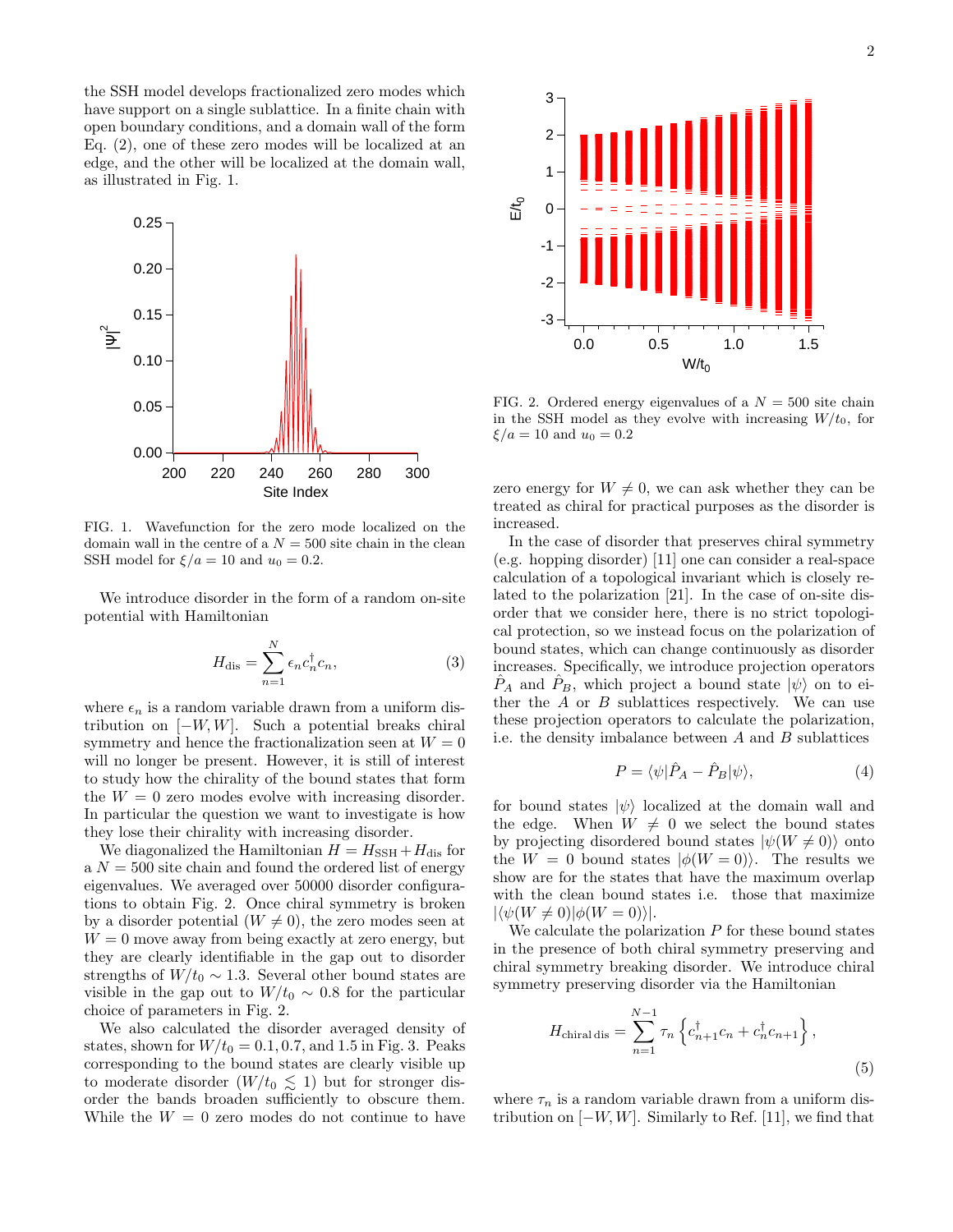

<span id="page-2-0"></span>FIG. 3. Disorder averaged density of states (DOS) for a SSH chain with  $N = 500$  sites for a domain wall centred at site 250 with width  $\xi/a = 100$ , strength  $u_0 = 0.2$  and  $N = 500$ for disorder strengths a)  $W/t_0 = 0.1$ , b)  $W/t_0 = 0.7$ , and c)  $W/t_0 = 1.5.$ 

P goes to zero for large W for the  $W \neq 0$  bound states at the domain wall and the edge, consistent with the transition in winding number with  $W$  identified in Ref. [\[11\]](#page-4-2), as illustrated in Fig. [4.](#page-2-1) Even though the states lose their polarization, they remain localized for all disorder strengths [\[22\]](#page-4-7).

We performed similar calculations for the SSH model with on-site disorder and display the results in Fig. [5.](#page-3-6) We found that for  $N \geq 300$  that our results appear to be independent of  $N$ . We also see that  $|P|$  decays more quickly with  $W/t_0$  than for hopping disorder, but that  $1 - |P| \ll 1$  for values of  $W/t_0$  that are an appreciable fraction of 1, demonstrating that small amounts of onsite disorder do not greatly alter the chiral nature of the states.

Unlike the situation in which there is hopping disorder,



<span id="page-2-1"></span>FIG. 4. Polarization P for the states bound at the domain wall (Wall state) and the edge (Edge state) in a chain with  $N = 500$  sites with  $\xi/a = 10$  and  $u_0/t_0 = 0.2$  for the SSH model with hopping disorder.

 $|P|$  does not approach zero with increasing  $W/t_0$  and in fact increases towards 1 with increasing  $W/t_0$ . The reason for this behaviour can be illuminated with the inverse participation ratio, defined by

$$
IPR = \frac{\sum_{i} |\psi(\mathbf{r}_{i})|^{4}}{\left|\sum_{i} |\psi(\mathbf{r}_{i})|^{2}\right|^{2}},
$$
\n(6)

which gives a measure of localization. The value of the IPR differs significantly between localized and extended states. For localized states, the IPR takes a constant value, whereas for extended states, the IPR scales like  $1/L<sup>d</sup>$  where d is the spatial dimension. The IPR is illustrated in Fig. [6](#page-3-7) and illustrates that the localization length increases up to a disorder strength of  $W/t_0 \sim 1-2$ , consistent with results obtained for edge states in smaller systems [\[10,](#page-4-1) [14\]](#page-4-4). The localization length decreases at larger values of disorder, consistent with Anderson localization becoming more important. The states are always localized, as expected for a one dimensional disordered fermion system [\[23\]](#page-4-8), but the degree of localization varies with disorder strength.

The behaviour seen in  $P$  can be understood from a picture in which increasing on-site disorder breaks chiral symmetry so that the zero disorder zero mode states start to have some support on both sublattices, but unlike the hopping disorder case, P does not go to zero, because with increasing on-site disorder strength, the states become sufficiently localized that most of their support is on a single site. Figure [6](#page-3-7) illustrates that there is a crossover from a localized state that retains much of its  $W = 0$ chiral character to a strongly Anderson localized state as a function of  $W/t_0$ .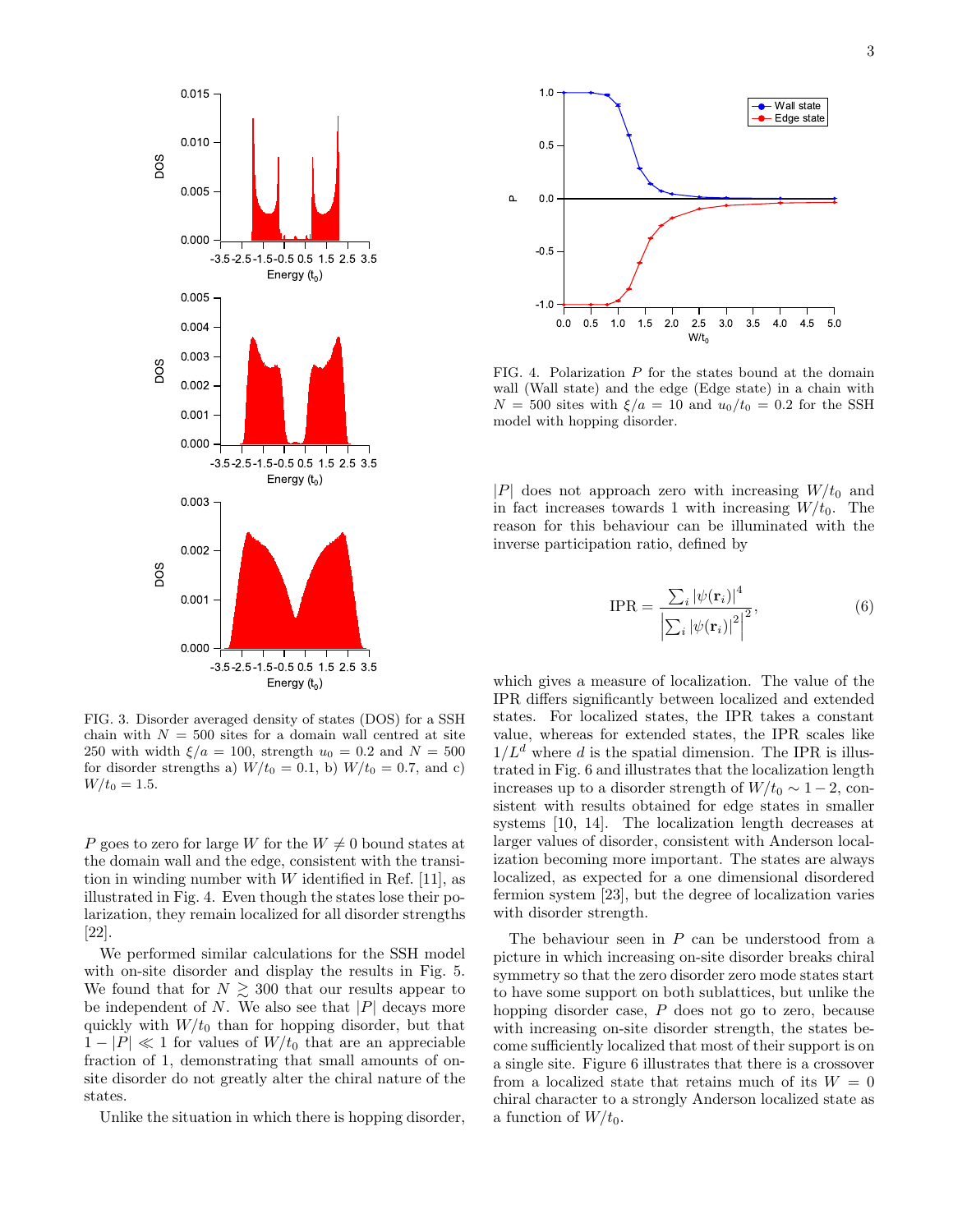

<span id="page-3-6"></span>FIG. 5. Polarizations  $P$  for the states bound at the domain wall and the edge in a chain with 500 sites and domain wall width  $\xi/a = 10$  for the SSH model with on site disorder for four different domain wall strengths  $u_0/t_0 = 0.1, 0.2, 0.3,$  and 0.4.

# <span id="page-3-5"></span>III. DISCUSSION

We studied the SSH model with on-site disorder and compare our results to those obtained for hopping disorder. Our results demonstrate that even though chiral symmetry is broken by the introduction of on-site disorder, the zero energy states at zero disorder evolve so

that they continue to be strongly polarized for  $W/t_0 \lesssim 1$ and can be treated as chiral for practical purposes for moderate on-site disorder. The IPR illustrates that this is a crossover from topology-induced localization to Anderson localization with increasing disorder.



<span id="page-3-7"></span>FIG. 6. Inverse Participation Ratio (IPR) for the states bound at the domain wall (Wall state) and the edge (Edge state) in a chain with 500 sites and a domain wall width of  $\xi/a = 10$  and  $u_0 = 0.2$  as a function of disorder strength.

We note that our calculations here have direct relevance to recent experiments. In particular, two groups used graphene nanoribbons [\[7–](#page-3-4)[9\]](#page-4-0) to engineer the SSH model and studied edge states in these systems. Our results here show that the edge states that are topologically protected in the clean limit persist to large values of disorder. Hence, given the inevitability of some level of on-site disorder in experiment, the edge states observed in experiment are still meaningful approximations to the clean case. From a theoretical perspective, the fractionalization [\[24\]](#page-4-9) seen in the SSH model in one dimension has been generalized to two dimensions [\[25](#page-4-10)[–28\]](#page-4-11) and it would be very interesting to see how disorder affects the zero energy modes in those models.

#### ACKNOWLEDGEMENTS

M. P. K. was supported by NSERC.

- <span id="page-3-0"></span>[1] W.-P. Su, J. R. Schrieffer, and A. J. Heeger, Phys. Rev. Lett. 42, 1698 (1979).
- <span id="page-3-1"></span>[2] A. J. Heeger, S. Kivelson, J. R. Schrieffer, and W.-P. Su, Rev. Mod. Phys. 60, 781 (1988).
- <span id="page-3-2"></span>[3] M. Atala, M. Aidelsburger, J. T. Barreiro, D. Abanin, T. Kitagawa, E. Demler and I. Bloch, Nature Phys. 9, 795 (2013).
- [4] M. Leder, C. Grossert, L. Sitta, M. Genske, A. Rosch, and M. Weitz, Nature Commun. 7, 13112 (2016).
- [5] E. J. Meier, F. A. An, and B. Gadway, Nature Commun. 7, 13986 (2016).
- <span id="page-3-3"></span>[6] E. J. Meier, F. A. An, A. Dauphin, M. Maffei, P. Massignan, T. L. Hughes, and B. Gadway, Science 362, 929 (2018).
- <span id="page-3-4"></span>[7] D. J. Rizzo, G. Veber, T. Cao, C. Bronner, T. Chen, F. Zhao, H. Rodriguez, S. G. Louie, M. F. Crommie, and F. R. Fischer, Nature 560, 204 (2018).
- [8] O. Gröning, S. Wang, X. Yao, C. A. Pignedoli, G. B. Barin, C. Daniels, A. Cupo, V. Meunier, X. Feng, A.